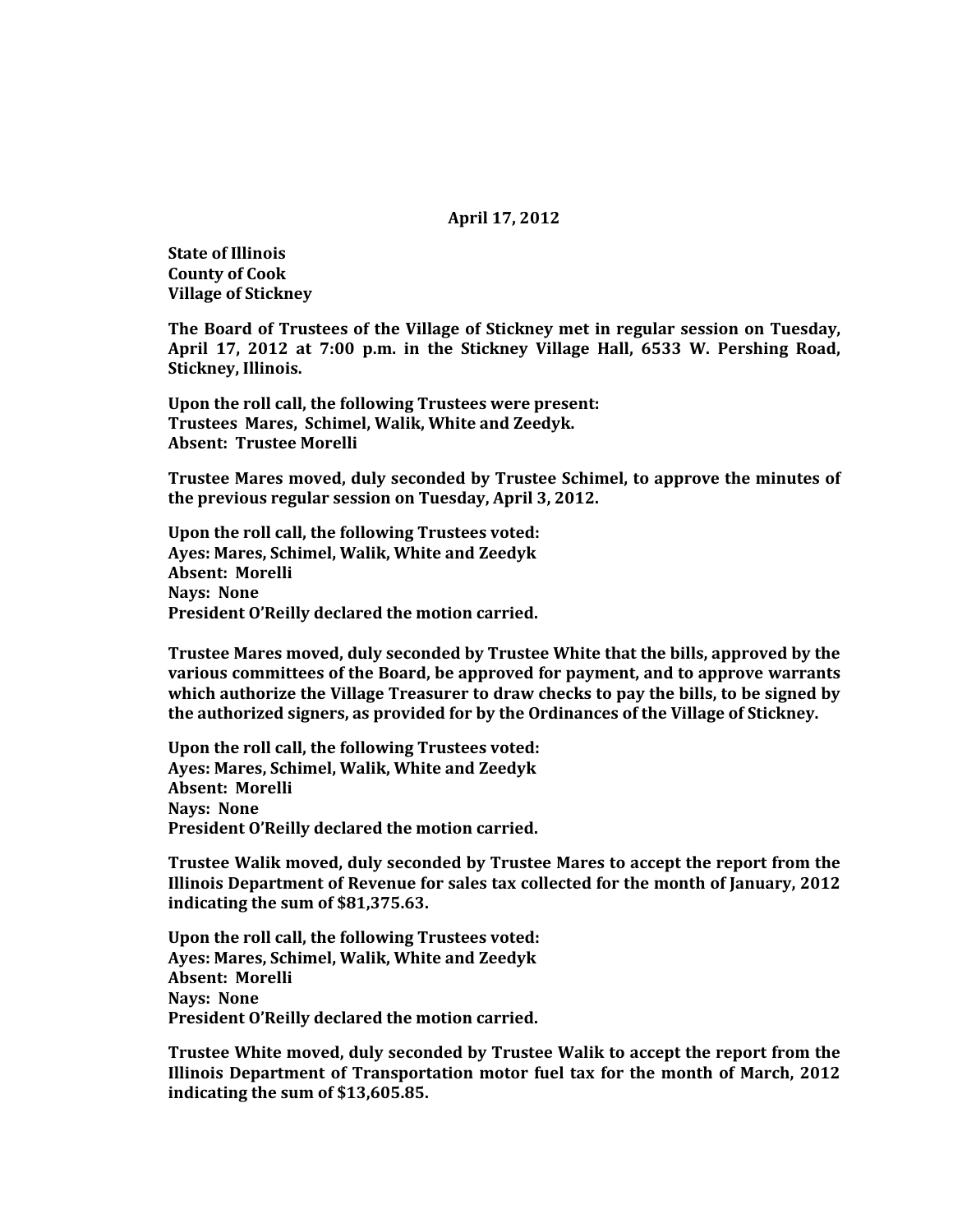**Page 2**

**Upon the roll call, the following Trustees voted: Ayes: Mares, Schimel, Walik, White and Zeedyk Absent: Morelli Nays: None President O'Reilly declared the motion carried.**

**Trustee Mares moved, duly seconded by Trustee Walik, to pass and approve Resolution 01-2012, "A Resolution Relating to Participation by Elected Officials in the Illinois Municipal Retirement Fund."** 

**Upon the roll call, the following Trustees voted: Ayes: Mares, Schimel, Walik, White and Zeedyk Absent: Morelli Nays: None President O'Reilly declared the motion carried.**

**Prior to the vote, President O'Reilly explained that the effective date is May 1, 2010.**

**Trustee Zeedyk moved, duly seconded by Trustee White to grant permission to Misericordia to conduct their April 27 & 28 Annual Candy Day fundraiser.** 

**Upon the roll call, the following Trustees voted: Ayes: Mares, Schimel, Walik, White and Zeedyk Absent: Morelli Nays: None President O'Reilly declared the motion carried.**

**Prior to the vote, President O'Reilly explained that they have satisfied their proof of liability insurance and have signed the hold harmless.**

**Trustee Mares moved, duly seconded by Trustee Walik to grant permission to the Stickney-Forest View Little League to hold their parade on April 28th (rain date of April 29th). The step off is at 12:00 noon.**

**Prior to the vote, President O'Reilly explained that they have satisfied their proof of liability insurance and have signed the hold harmless.**

**President O'Reilly made a recommendation to appoint Robert Santelli as the Safety Manager for the Department of Public Works.**

**Trustee Walik moved, duly seconded by Trustee White to concur with President O'Reilly on the appointment of Robert Santelli as the Safety Manager for the Department of Public Works.**

**Upon the roll call, the following Trustees voted: Ayes: Mares, Schimel, Walik, and White Absent: Morelli Nays: President O'Reilly declared the motion carried.**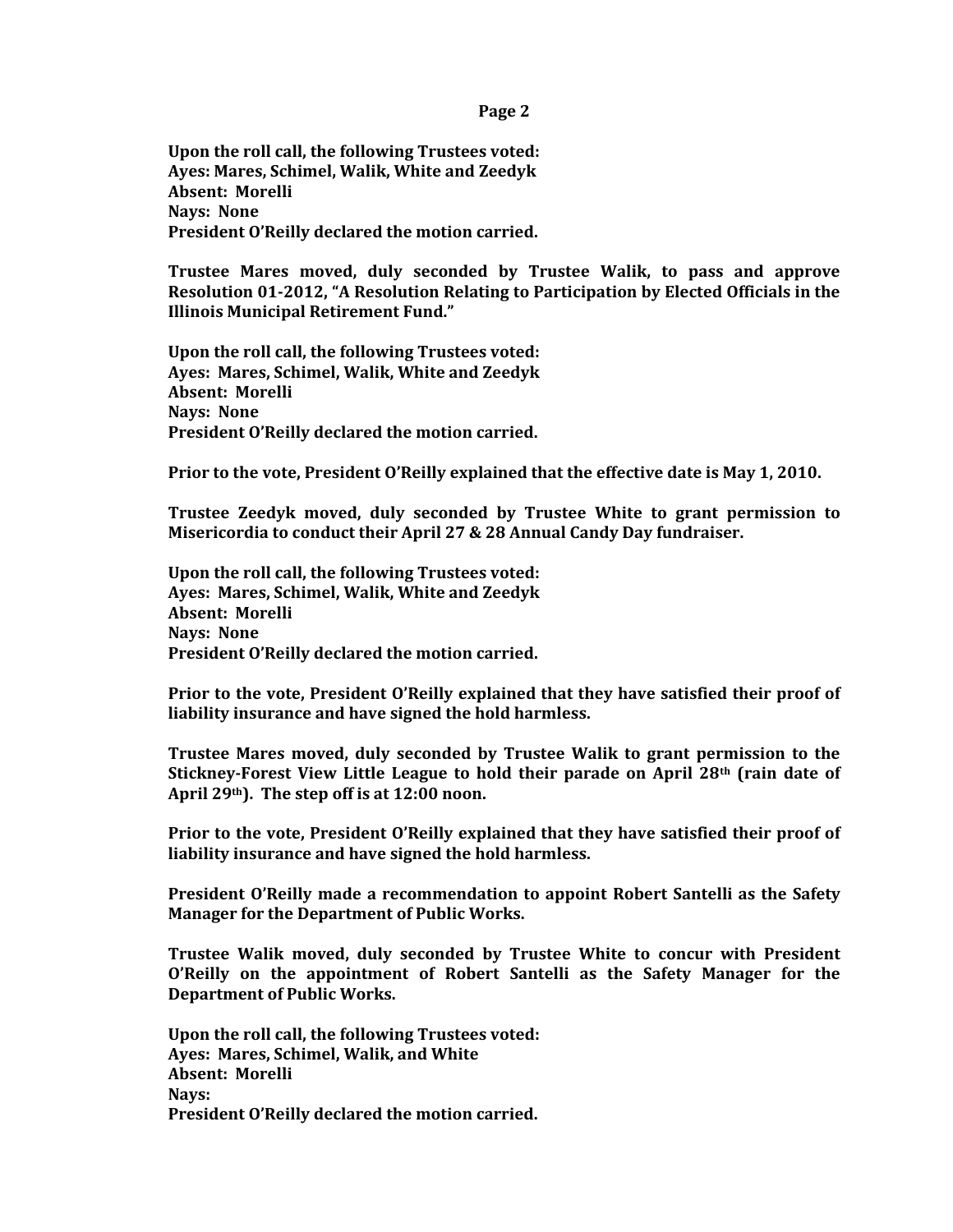# **Page 3**

**PRESIDENT REPORT: At this time, President O'Reilly, thanked the Department of Public Works, the Fire Department and the Police Department for efforts and what they went through during the tragedy and what we went through in the village. They handled themselves professionally and with the help of the Berwyn Fire Department that helped at the funeral. They did it right during hard times. Thank you to all our departments.** 

### **TRUSTEE REPORTS:**

**Trustee Walik moved, duly seconded by Trustee Mares to accept the treasurer's report for the month of February, 2012.**

**Upon the roll call, the following Trustees voted: Ayes: Mares, Schimel, Walik, and White Absent: Morelli Nays: Zeedyk President O'Reilly declared the motion carried.**

**Trustee White reported that the Stickney-Forest View Lions Club is hosting a recycling event on April 28, at 41st Street and Ridgeland. It is an opportunity for people to get rid of electronics, prescriptions (included in containers), or various household items. There is a list of items not allowed such as needles, aerosols, light bulbs, or paint. They are working with Elgin Recycling. Waste Management is sponsoring the pharmaceuticals. A flyer is available in the lobby.**

**Trustee Zeedyk gave the police report for the month of March. The total number of calls for service: 1,785, Total number of E911 calls received: 348, Arrest by type: Traffic: 175, Village Ordinance Offences: 37, Warrants and Complaints: 8, Parking violations: 55, Total number of arrests/citations issued: 275, Total number of squad miles: 14,727, Total amount of gasoline used: 1,238 , Average gas mileage/squad: 11.89579 mpg**

**The ordinance report for the month of March, 2012. Total Ordinance investigations 367; Business License Investigations 2; Violations Notices Issued 9; Miscellaneous Details 218; S.L.O Tickets 1; Parking Citations Issued 4; Booted Vehicles 2;**

# **DEPARTMENT REPORTS:**

**Fire Chief Meyer informed us that there is a box in the lobby that people can recycle rechargeable batteries. A couple of weeks ago they turned in 48 pounds of rechargeable batteries. We got a letter today from the Illinois Fire Marshall. We participated in the Illinois Fire Protection Training Act. Every year we file for reimbursement for some of our eligible training expenses such as tuition, salaries of our students while they are in class etc. We learned that we received \$10,829.67 this year. This is a record. In addition, the Chief reminded us that NiCor has been doing a considerable amount of construction on the west side of our village. They are putting in new gas mains and moving meters. He asked that people take care navigating in the area.**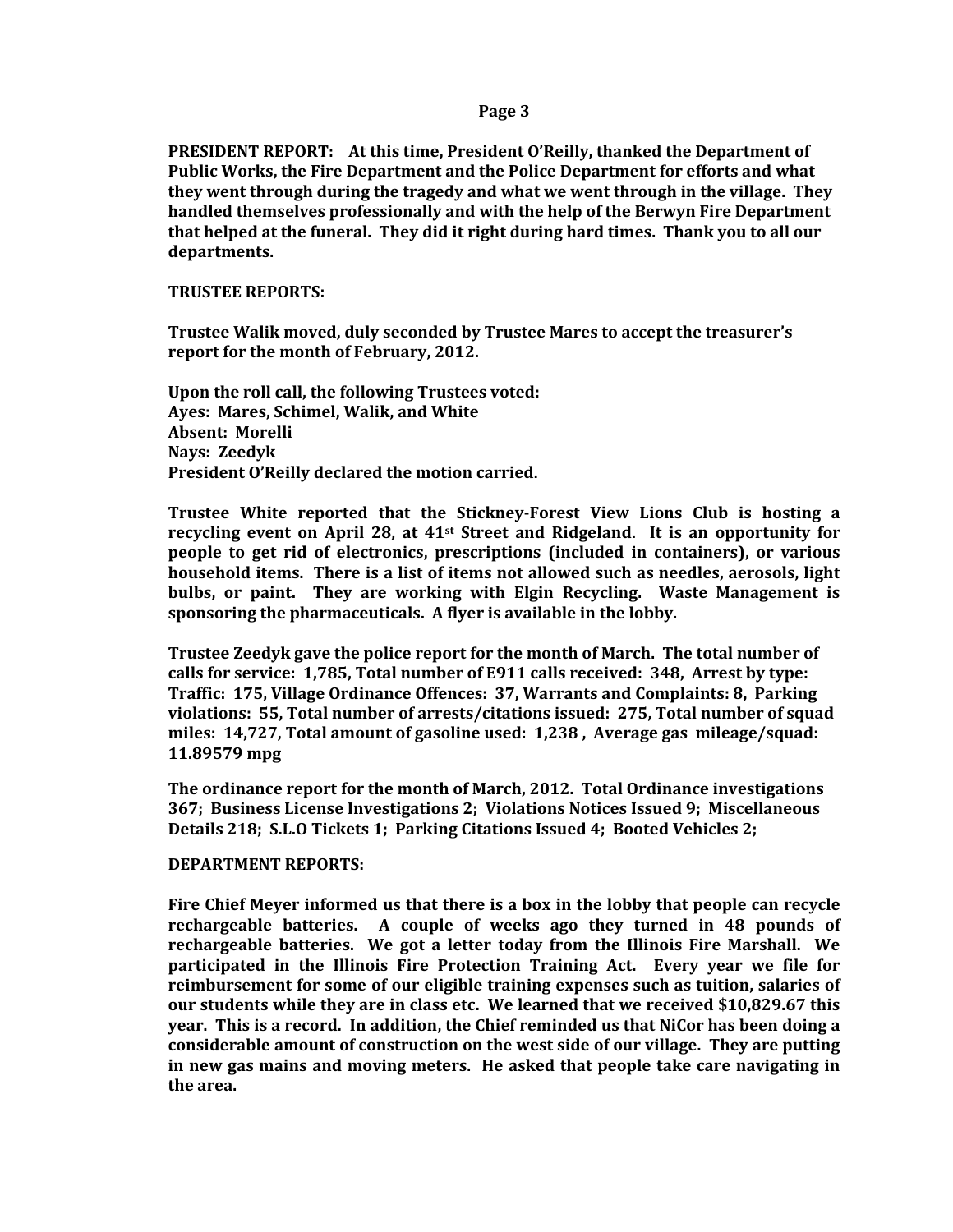**Deputy Police Chief Frank Figueroa provided the following information: As some of you know, last month the Police and Fire Commission posted a new eligibility list for police officers. The Village hired two probationary police officers from this list. Both were sworn in on March 28th. Prior to being sworn in, both candidates had to successfully complete a pre-employment polygraph test, psychological examination, medical examination and a background investigation. Once they completed the preemployment screening process, they were subject to a power test prior to being accepted into the Police Academy.**

**On April 2, both candidates started their Police Academy Training at the College of DuPage's Suburban Law Enforcement Academy Homeland Security Education Center. This 65,000 square foot state-of-the-art facility is the first of its kind in the Midwest. When the Chief and I, along with President O'Reilly, toured this facility back in February, we were in awe and excited to send our new recruits to this academy.**

**Our first recruit, who was #1 on our eligibility list, is Maria E. Guzman. Maria is the first female police officer to be hired in the history of the village, a fact that she is very proud of and is excited at the opportunity to serve our community. Maria grew up in Chicago and is a graduate of the University of Illinois at Chicago where she earned her bachelor's degree. Prior to coming to work for the village, Maria was a linguist with the U.S. Department of Homeland Security/Immigration Customs Enforcement. Before that, Maria was employed as a linguist for the Federal Bureau of Investigation for three years.**

**Our second recruit is Sean C. Poindexter. Sean is a local boy who grew up in Cicero, went to St. Leonard's in Berwyn, and St. Joseph's in Westchester. Sean graduated from Marquette University in Milwaukee, WI, where he earned his bachelor's degree. Prior to his employment with the village, Sean served in the United States Navy where he was a Student Naval Aviator and then went on to become a Naval Intelligence Officer. Sean still serves in the United States Navy Reserves and will continue to fulfill his obligation to the military upon completing his academy training.**

**I am pleased to report that both candidates who are now in their 3rd week of their 12 week academy training, are progressing very well. I look forward to visiting the academy in the coming weeks to observe both Maria and Sean in their training and observe their progress. I know that our 3 Field Training Officers are looking forward to training both new recruits who will be the first to go through our new Field Training and Evaluation Program.**

**Trustee Walik moved, duly seconded by Trustee Mares to go into executive session to discuss and consider the hiring, discipline, performance and compensation of certain personnel, matters of collective bargaining, acquisition of real property and matters of pending probable or imminent litigation.** 

**Upon the roll call, the following Trustees voted:**

**Ayes: Mares, Schimel, Walik, White and Zeedyk Nays: None Absent: Morelli**

**President O'Reilly declared the motion carried at 7:16 p.m.**